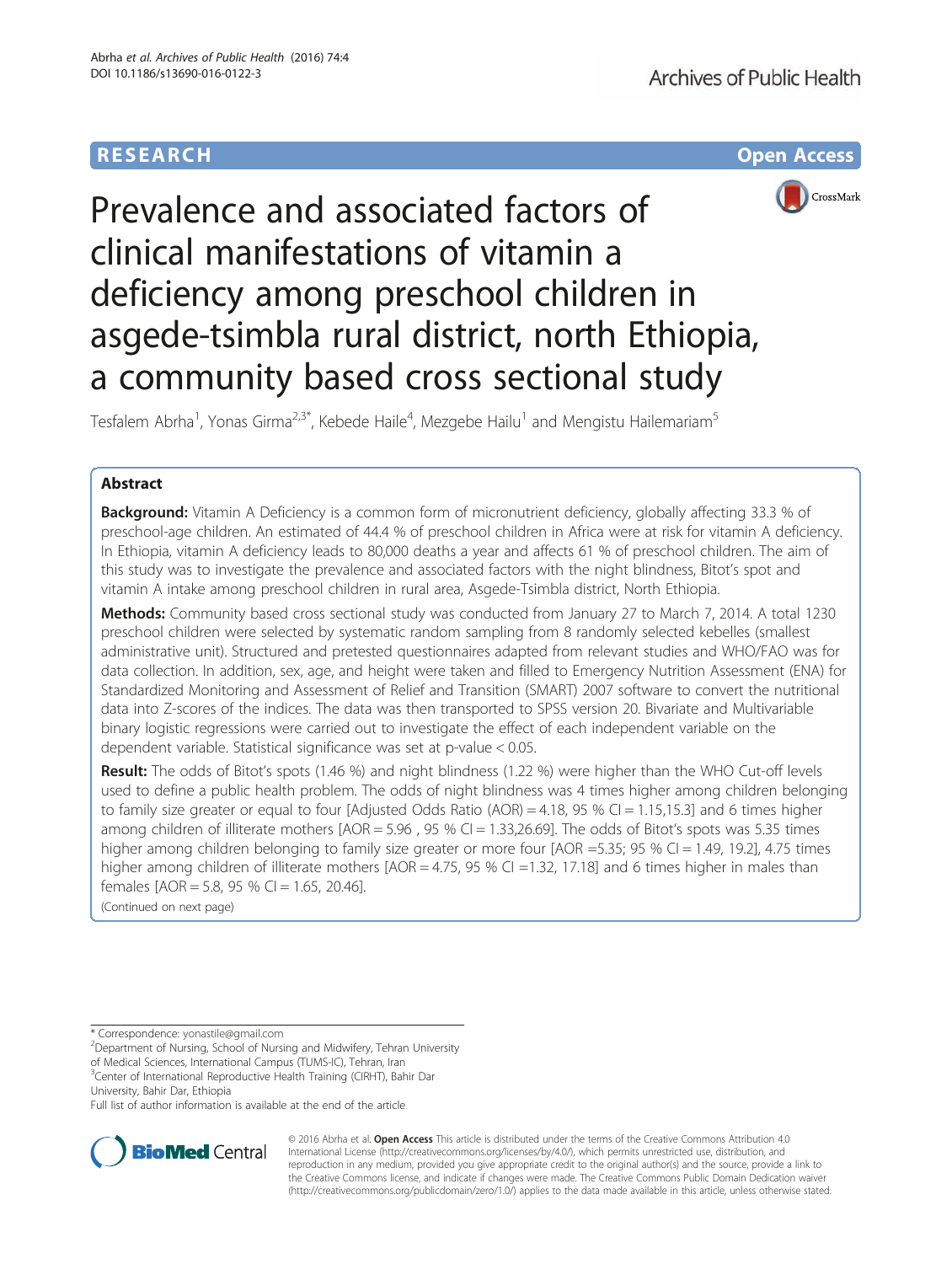#### (Continued from previous page)

Conclusions: The study revealed that night blindness and Bitot's spots are major nutritional problems in the study area. The independent predictors of night blindness were mother illiteracy status and large family size and also for Bitot's spots were mother illiteracy status, male sex of child and large family size. Therefore, the need to increase educational level of mother, use of family planning of women and emphasis on male children and children from large family size by involving the Education sector, Health sector, (Federal Ministry of Health) FMOH and (Tigray Regional Health Bureau) TRHB is crucial.

Keywords: Vitamin a deficiency, Clinical vitamin a status, Night blindness, Bitot's spot

# Background

Vitamin A is a vital micronutrient involved in several biochemical activities crucial for regular biological purpose, including vision and immunocompentence. Its deficiency associated with increased death and severity of illness from respiratory and gastrointestinal disease. This is due to the abating of the immune system by the interruption of resistant barriers at epithelial and mucosal surfaces and the weakening of both humoral and cellular immunity. This effect in compromised resistance suitable to fetching infected, in addition insufficient immune response to infection. Therefore, the real extent of vitamin A deficiency is usually covered by disease in affected communities [\[1](#page--1-0)].

Vitamin A Deficiency (VAD) is the main nutritional concern in poor communities, particularly in low income countries. Pre-school children because of their high requirement per body weight and higher incidence of infection are the most vulnerable group to VAD [\[2](#page--1-0)]. Its existence as a community health problem can be evaluated by assessing the prevalence of night blindness and Bitot's spot in a population [[3\]](#page--1-0). VAD causes night blindness and bitot's spot during childhood period, are indicators of increased morbidity, protein-energy malnutrition, anemia, and elevated mortality in preschool children. These were more vulnerable to illness, both infectious (e.g. symptoms of urinary infection, diarrhea and dysentery) and non-infectious (e.g. symptoms poor appetite, nausea and vomiting) [\[4](#page--1-0)].

Globally, around 33.3 % of preschool-age children (One third (190 million) of the world's preschool children) were Vitamin A Deficient and in 122 countries were a public health significance [\[3](#page--1-0)] and supposed to contribute to over 1 million childhood deaths a year [\[2](#page--1-0)]. An estimated 44.4 % of preschool children in Africa (56.4 million children) are vitamin A deficient [\[3](#page--1-0)].

Worldwide mainly in Africa and Asia there are 1.5 million blind children. In developing countries blindness in children is usually caused by Vitamin A Deficiency, Measles, conjunctivitis of the newborn and harmful traditional eye medicines [[5](#page--1-0)]. Approximately 250,000 to 500,000 malnourished children in the developing world acquired blindness each year from a deficiency of vitamin A, nearly half of them die within twelve month of losing their eyesight [\[6\]](#page--1-0).

In Ethiopia, Micronutrient deficiencies contribute significantly to morbidity and mortality among preschool children. Predominantly, Vitamin A deficiencies are one of the significant public health problems. In Ethiopia, vitamin A deficiency leads to 80,000 deaths in a year and affects 61 % of preschool children [\[7](#page--1-0), [8](#page--1-0)].

However, research study based on information regarding night blindness, Bitot's spot and vitamin A intake among preschool children from the rural communities is limited. Particularly to this study area there was no previous study. Therefore, the purpose of this study was to provide information regarding the prevalence and associated factors of the night blindness and Bitot's spots among preschool children.

## **Methods**

# Study area and population

Asgede-Tsimbla is one of the administrative districts of North West Zone of Tigray regions, which are about 1107 kilometer away from Addis Ababa (The capital city of Ethiopia) and 324 km away from Mekelle (The capital city of Tigray regional state). It has 27 kebelles (Smallest Administrative Unit), seven health centers and seventeen health posts. Endabaguna is the main town of the district. In 2012/13 G.C estimated population of the district were 161,139 of which 79,270 were males and 81,869 were females. And the total under-five years of age population were 24,171 out of which 11,892 were males and 12,279 were females. The total households of the district were 36,623. The weather condition of the district is mostly "kola" (Hottest weather condition) and "Weyna dega" (weather condition between coldest and hottest) and most of the preschool children are at risk of developing infectious disease, especially malaria and pneumonia. The staple foods of the district are made mainly from "injera"; (made mainly from sorghum, teff, maize), "wot" ;( made mainly from legumes); "tela" ;( made mainly from millet) [\[9](#page--1-0)] and Data was collected from January 27 to march 7, 2014. Study population were all preschool children from eight selected rural kebelles of Asgede-Tsimbla district and who were residents of the selected kebelles of the district during the data collection period were included in the study.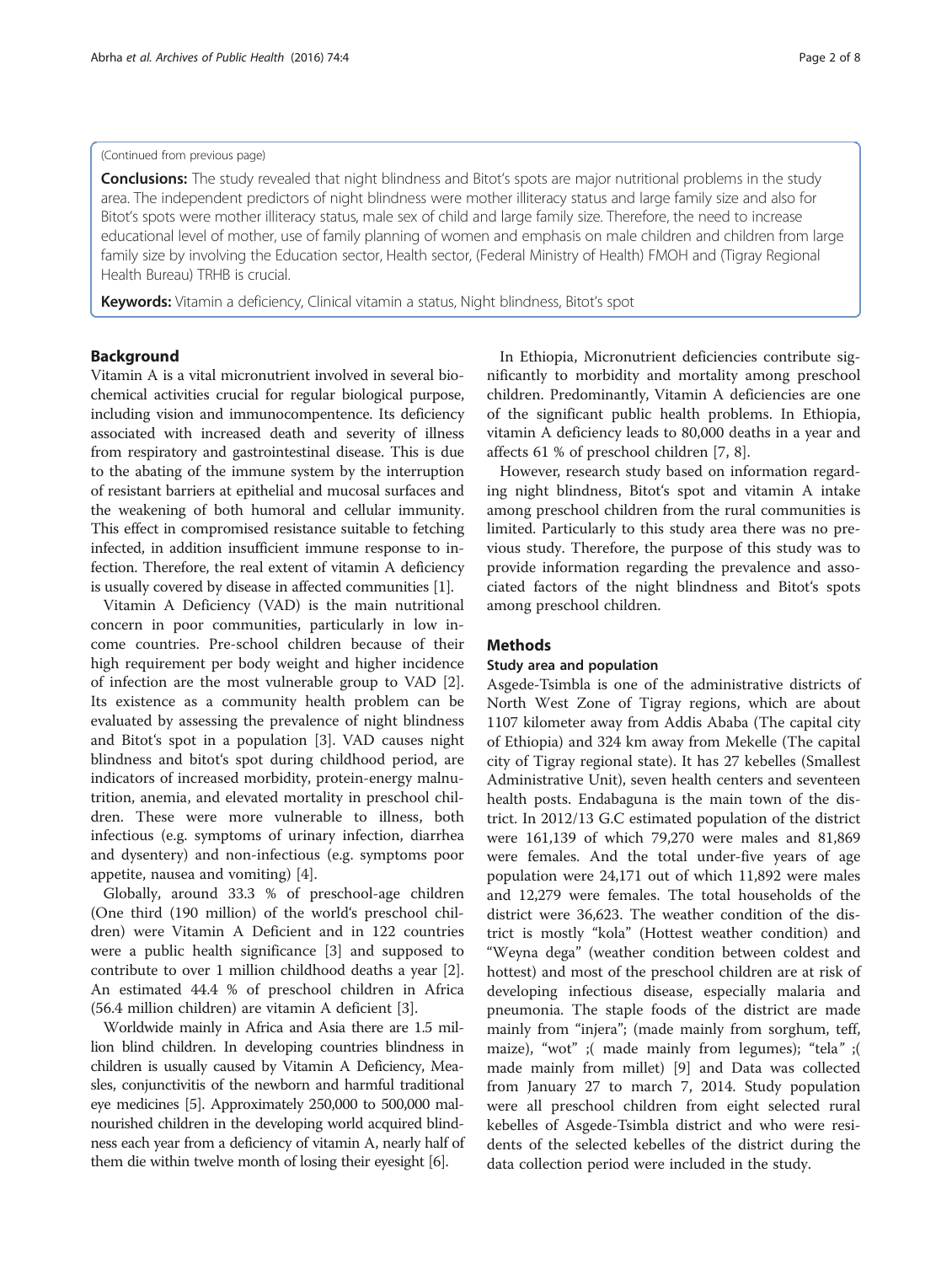#### Sample size calculation

Sample size was calculated by using single population estimate formula,[[10](#page--1-0)] and then the largest sample was taken for the study 3.2 % proportion of previous night blindness among children of Amhara region was considered [[11](#page--1-0)] And then with the assumption of 95 % CI and 1 % Marginal errors calculated sample size was 1200 by considering 5 % contingency rate final total sample size was 1260.

# Sampling technique

Eight rural kebelles was selected randomly from the existing 27 rural kebelles. The total study populations House Hold's (HHs) of each eight selected kebelles with preschool children were obtained. The total sample size was distributed to each of the selected kebelles households based on probability proportional to sample Size allocation. One study subject from each household was obtained and in a household with two and above children only one child was randomly selected. The study subjects (HHs) were selected by systematic random sampling until the optimal sample size was reached. The "k" value of each kebelle was calculated by dividing the total study population of each kebelle with study subjects of corresponding kebelle obtained by probability proportional to sample size.

# Data collection tool

Data was collected using anthropometric measurement and structured interview administered questionnaire & physical examination for night blindness and bitot's spot as a source of data. The questionnaire was adapted from different relevant studies and WHO (World Health Organization) /FAO (Food and Agriculture Organization) [[3, 12\]](#page--1-0) was developed in English and then was translated in to Tigrigna and back translation by different persons was done to check its consistency. Based on these data on socio-economic and demographic; maternal and child related factors; diet related factors and water and sanitation factors was collected.

Dietary diversity has been defined as the number of individual food items or food groups consumed over a given period of time and the reference period can vary, but is most often the previous day or week. Individual Dietary Diversity Score (IDDS) is a measure of the total number of different food groups eaten in the previous 24 hours by children [\[13](#page--1-0)]. It was collected by asking mothers did your child consume any of the following kind of foods in the last 24 hours. Did your child eat any of flat bread, sweet red pepper, cabbage, carrot, other fruits such as banana, other vegetables such as green beans, vegetable oil, beef, chicken, milk, beans, eggs and other vitamin A reach foods yesterday?

Supervisors and data collectors (clinical nurse professional) were trained on clinical assessment of vitamin A

The assessment of child night-blindness (a local term "hima" in Tigregna and "dafinit" in Amharic) was based on reports from mothers regarding the condition of their children in difficulty seeing with decreased light or at night and a standardized sequence of questions was used and for bitot's spot children was assessed based on eye examination by trained clinical nurse examine children with collections of keratin in the conjunctiva with a small cheesy or foamy ocular lesion overlaying a patch of rough or xerotic conjunctiva usually accompanied by night blindness.

Anthropometric measurements were done by recording and measuring Age, sex, and height of children

Age: was collected from the mother and counter checked using vaccination cards, baptismal certificates or other forms of informal recording. When these recordings were not available, a calendar of locally important events was used, Sex: was recorded as female and male and Height: Height of children was measured in a standing-up position to the nearest 0.1 cm using a measuring board, the child being barefooted and free of any head wearing. Finally, by using 2007WHO growth standards Z-score system of ENA SMART software was used to calculate height-for-age (HAZ). Children Z-score below −2 were classified as stunted. It was standardized from the United States National Center for Health Statistics as the reference.

#### Data quality management

It was ensured by trained data collectors & supervisors and providing day to day supervision during the whole period of data collection. Pretest was conducted in other nearby District (Tahtay koraro) and the necessary adjustments were done prior to data collection started in the actual study area. The supervisors were responsible to care of smooth process of data collection process & carry out a reliability study on the number of selected study subjects. At the end of each day, the questionnaire was checked for completeness.

#### Data analysis

The data was entered, sorted; cleaned and analyzed using SPSS version 20 and anthropometric measurements were calculated using ENA SMART software (WHO growth standards Z-score system of ENA SMART software was used to calculate height-for-age (HAZ). Children below −2 were characterized as stunted) and were transferred to SPSS version 20 for analysis. Data cleaning was performed to check for consistencies and missed values and variables.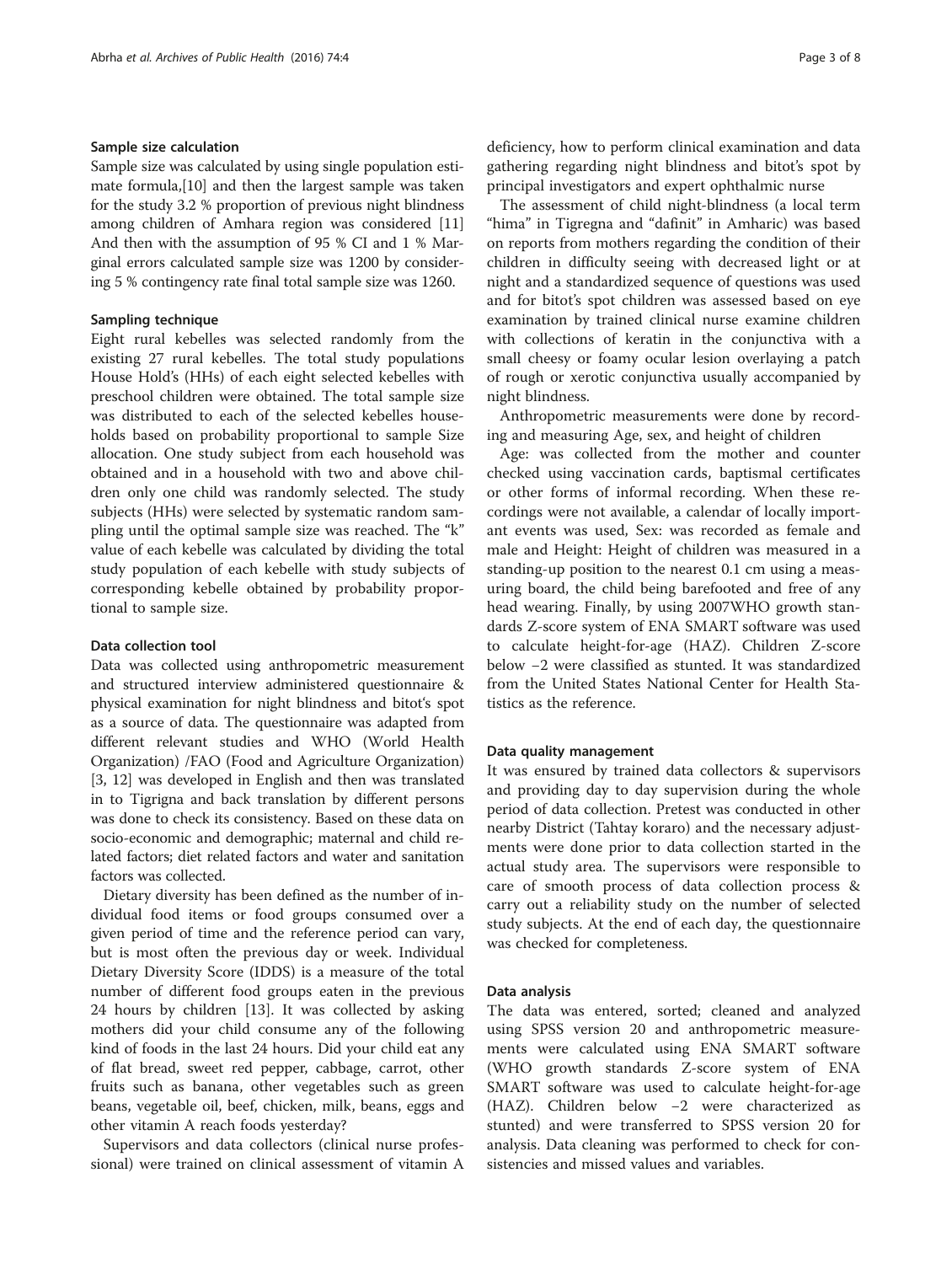Frequency and percentage were used for summarizing categorical variables, after checking the normality of continuous variables by using histogram; mean & standard deviation were employed to present normally distributed continuous variables. Tables were used for univariate summarization of relevant variables. Bivariate logistic regression was used to see the independent effect of predictors on outcome variables.

Variable adjusted for night blindness were literacy status of mothers, family size, age of child and sex of child and for Bitot's spots literacy status of mothers, family size, age of child, sex of child and latrine available were also adjusted and transferred to multi variable binary logistic regression by using preset P-value of 0.25 [\[14\]](#page--1-0).

Multi collinearity effect was assessed and the mean Variance Inflation Factor (VIF) > 10 was used as cut off point [[14](#page--1-0)]. Furthermore, confounding was managed using the multivariate analysis. The final model was then tested for its goodness of fit by Hosmer and Lemeshow p-value > 0.05 was best fit. Significance was declared when p-value was < 0.05.

# Ethical consideration

Ethical clearance was obtained from the Institutional Review Board of College of Health Sciences, Mekelle University. Permission to undertake the study was obtained from Tigray health bureau to the Asgede-Tsimbla District health office and from the district to the kebelles' administrative bodies. Caregivers or mothers of the study participant was informed about the purpose of study, anticipated benefit, how they are chosen to participate, data collection procedures and therefore full right to refuse or participate in the study and data collection procedures. And finally written informed consent was sought from individual participants before interview.

# Results

A total of 1260 mothers approached, out of this 1230 mothers were participated and only 30 mothers were not interested in this study.

#### Socio-demographic and economic character tics

Table 1 shows the socio demographic characteristics of the respondents. Hence, the study participants were children aged from 24 to 59 months. Mothers' age also ranges were from 17 to 52 years. The mean age of children and their mothers were  $41.74$  (SD  $\pm$  10.55) months and 30.99 (SD  $\pm$  7.7) years respectively. Majority 98.8 % were orthodox Christians in religion. Above half of the mothers 59.5 % were not able to read and write. Around three fourth of mother 75.7 % occupation was farming.

| <b>Table 1</b> Socio-economic and demographic characteristics    |
|------------------------------------------------------------------|
| among preschool children in rural Asgede-tsimbla District, North |
| Ethiopia, March 2014                                             |

| Variables           | Frequency (n) | Percentage (%) |
|---------------------|---------------|----------------|
| Age of the child    |               |                |
| 24-35 months        | 404           | 32.8           |
| 36-47 months        | 406           | 33.0           |
| 49-59 months        | 410           | 34.1           |
| Sex of the child    |               |                |
| Male                | 603           | 49             |
| Female              | 627           | 51             |
| Age of mothers      |               |                |
| less than 18        | 24            | 2.0            |
| 18-24               | 235           | 19.1           |
| 25-29               | 319           | 25.9           |
| 30-34               | 230           | 18.7           |
| 35-39               | 235           | 19.1           |
| 40-44               | 122           | 9.9            |
| 45 or more          | 65            | 5.3            |
| Religion            |               |                |
| Orthodox Christian  | 1215          | 98.8           |
| Muslim              | 15            | 1.2            |
| Marital status      |               |                |
| Married             | 1060          | 86.2           |
| Divorced            | 131           | 10.7           |
| Single              | 13            | 1.1            |
| Widowed             | 26            | 2.1            |
| Maternal literacy   |               |                |
| illiterate          | 638           | 59.51          |
| literate            | 592           | 40.49          |
| Maternal occupation |               |                |
| Farmer              | 931           | 75.7           |
| Others*             | 296           | 24.3           |
| Father literacy     |               |                |
| illiterate          | 628           | 51             |
| literate            | 602           | 49             |
| Income              |               |                |
| < 650               | 586           | 47.6           |
| ≥650                | 644           | 52.4           |
| Family size         |               |                |
| $\leq$ 4            | 620           | 50.4           |
| $\geq 4$            | 610           | 49.6           |

\*others = House wife, Private employee, Daily laborer and Merchant

#### Maternal and child related variables

As shown on the Table [2](#page-4-0) below, maternal and child related variable was presented and the corresponding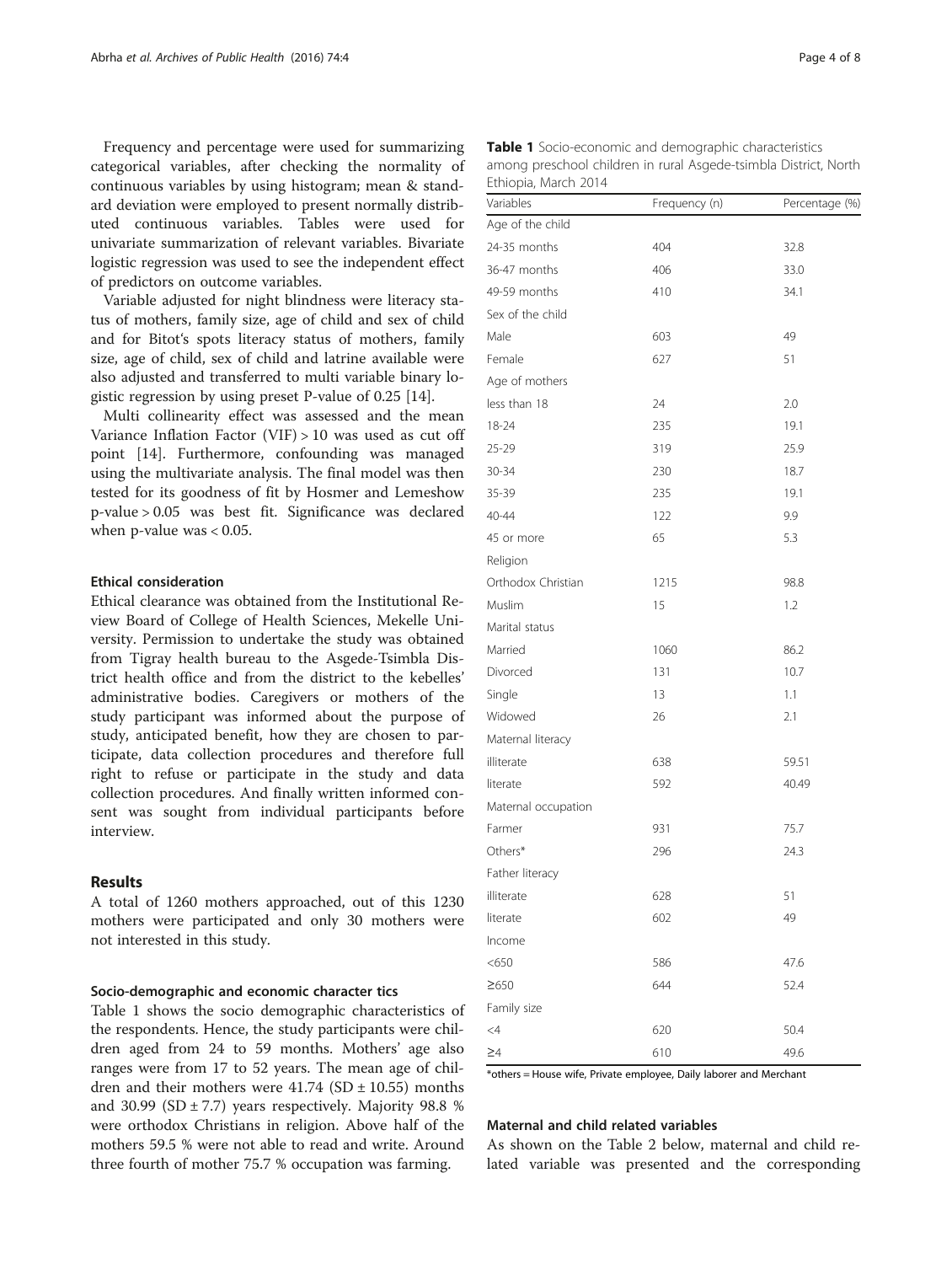| tsimbla District, North Ethiopia, March 2014 |           |            |  |
|----------------------------------------------|-----------|------------|--|
| Variables                                    | Frequency | Percentage |  |
| Ante Natal care (ANC)                        |           |            |  |
| No                                           | 465       | 37.8       |  |
| Yes                                          | 765       | 62.2       |  |
| Post Natal Care (PNC)                        |           |            |  |
| <b>No</b>                                    | 86        | 7          |  |
| Yes                                          | 1144      | 93         |  |
| Place of delivery                            |           |            |  |
| Home                                         | 1133      | 92.1       |  |
| H. institution                               | 97        | 7.9        |  |
| Number of pregnancy                          |           |            |  |
| $\leq$ 3                                     | 754       | 61.3       |  |
| >3                                           | 476       | 38.7       |  |
| Number of children born alive                |           |            |  |
| $<$ 3                                        | 710       | 57.7       |  |
| $\geq$ 3                                     | 520       | 42.3       |  |
| Start of complementary feeding               |           |            |  |
| $\leq$ 6 months                              | 998       | 81.1       |  |
| >6 months                                    | 232       | 18.9       |  |
| Duration of breast feeding                   |           |            |  |
| 6-25 months                                  | 843       | 68.5       |  |
| 26-36 months                                 | 387       | 31.5       |  |
| Stunting status                              |           |            |  |
| Stunted                                      | 578       | 47         |  |
| Not stunted                                  | 652       | 53         |  |

<span id="page-4-0"></span>Table 2 Maternal and child related variables in rural Asgede-

| percent of antenatal care follow up and post-natal care   |
|-----------------------------------------------------------|
| follow up were 37.8 % and 7 % respectively. 88 $(7.1 \%)$ |
| mothers gave birth at the health institution. Nearly half |
| of the preschool children 47 % were stunted main reason   |
| were deeply rooted in poverty and deprivation, stunting   |
| is a nutrition problem. Majority 92.4 % of the preschool  |
| children had received vaccine and 85.2 % of vitamin A     |
| supplementation.                                          |

# Water and Sanitation Variables

In this study 89.1 % of households were used protected well/spring as main sources of water. And about 74.2 %, 62.9 %, 36.3 % of households had latrine, Garbage disposal site, and hand washing basin respectively.

#### Diet related factors

Milk and its products, Egg, Animal origin foods, dark green leaves, yellow vegetables and fruits should be taken three times or more per week. In this study six hundred forty three (52.7 %) children were found to be with low dietary diversity score while the remaining five hundred eighty seven (47.3 %) were found to be with high dietary diversity score.

#### Prevalence of night blindness and Bitot's spot

The number of preschool children with night blindness were 15 (1.2 %) and Bitot's spot were 18 (1.5 %). Out of 18 subjects with Bitot's spot, 7(0.6 %) subjects had night blindness while the remaining 11(0.9 %) subjects with Bitot's spot hadn't night blindness.

#### Associated factors of night blindness

After applying both bivariate and multivariate logistic regression, mother's literacy status and family size were found to be independent predictors of night blindness.

As describe in the Table [3](#page-5-0) above, the odds of preschool children from illiterate mothers were 5.9 times greater to be night blinded as compared to the preschool children from literate mothers [Adjusted Odds Ratio(AOR)  $= 5.9, 95 % CI = 1.33, 26.69$ . Further, the odds of preschool children from ≥ 4 family size were 4 times greater to be night blinded as compared to preschool children from < 4 family size  $[AOR = 4.2, 95 % CI = 1.16, 15.13]$ .

#### Associated factors of Bitot's spots

Both bivariate and multivariate logistic regression were applied to identify factors associated with bitot's and then mother's literacy status, family size and sex of the child were found to be independent predictors.

As describe in the Table [4](#page-5-0) above, the odds of preschool children from illiterate mothers were 4.7 times greater to develop Bitot's spots as compared to the preschool children from literate mothers  $[AOR = 4.7, 95 %$  CI = 1.32, 17.19]. Further, the odds of preschool children from greater or equal to four family size were 5.3 times greater to develop Bitot's spots as compared to preschool children from less than four family size [AOR = 5.3, 95 % CI = 1.49, 19.19]. In addition, the odds of males preschool children were 5.8 times greater to develop Bitot's spot as compared to females preschool children  $[AOR = 5.8, 95 % CI = 1.65, 20.46].$ 

#### **Discussion**

It is vitally important to realize that many children who are vitamin A deficient will not have the eye signs (night blindness and Bitots spot). This means that children with the eye signs are only the "tip of the iceberg" there will be many other children in the community who are vitamin A deficient but who have completely normal eyes and vision [[15](#page--1-0)].

In this study 1.2 % of the preschool children developed night blindness which were higher than the cut of point of public health importance of WHO (night blindness cut of point 1 %) [[5\]](#page--1-0). Therefore, the difference is not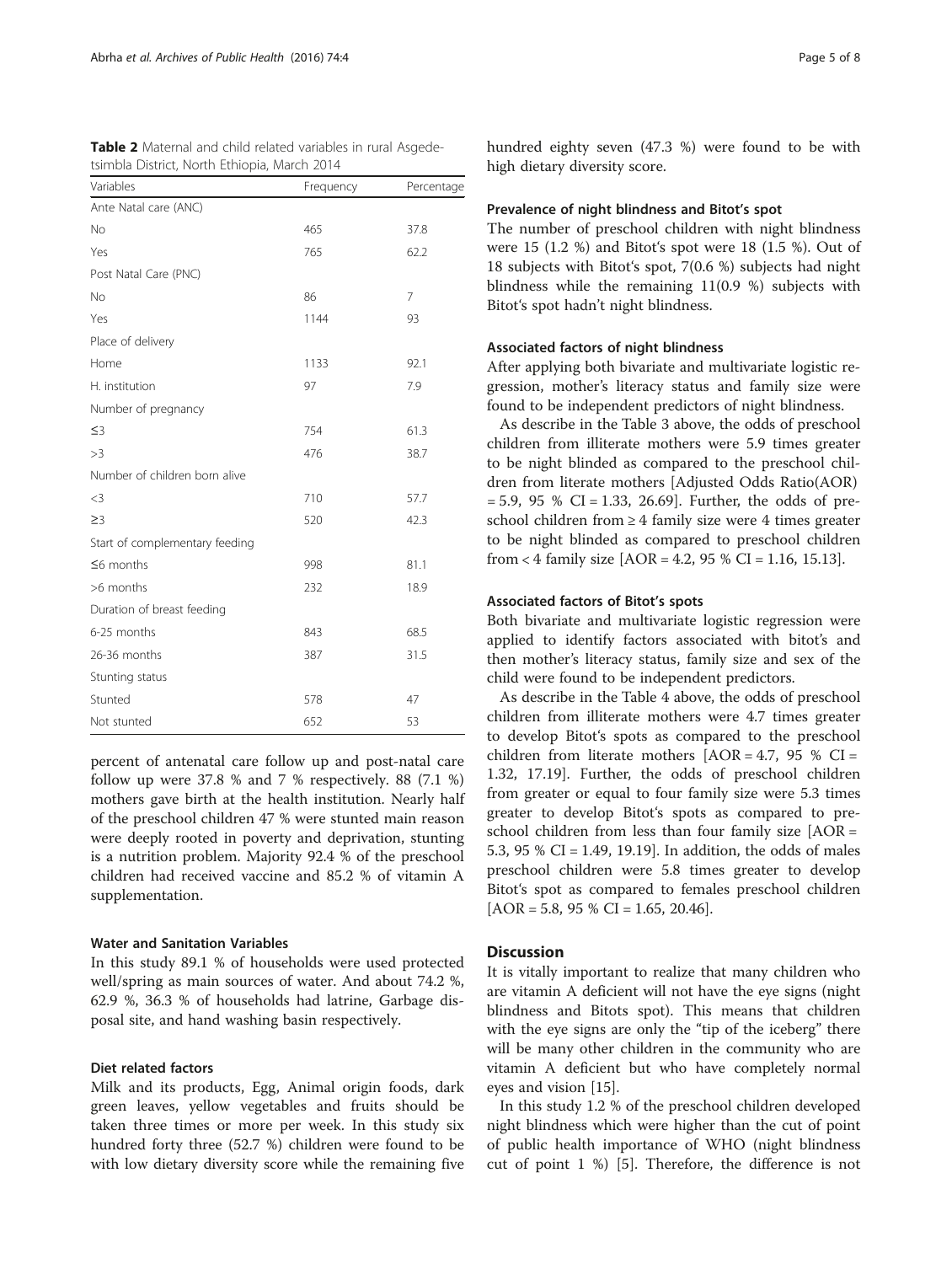|                           | Night blindness |            |                   |                         |
|---------------------------|-----------------|------------|-------------------|-------------------------|
| Variables                 | Yes             | No         | COR(95 % CI)      | AOR(95 % CI)            |
| Literacy status of mother |                 |            |                   |                         |
| illiterate                | 13(0.2)         | 625 (99.8) | 6.136(1.38,27.30) | 5.95(1.33, 26.69)*      |
| literate                  | 2(0.3)          | 590 (99.7) |                   |                         |
| Family size               |                 |            |                   |                         |
| $\leq 4$                  | 3(0.5)          | 607(99.5)  |                   |                         |
| $\geq 4$                  | 12(1.9)         | 608(98.1)  | 3.99(1.12,14.22)  | $4.18(1.15, 15.13)^{*}$ |
| Age of child              |                 |            |                   |                         |
| 24-35 months              | 3(0.7)          | 401(99.3)  |                   |                         |
| 36-47 months              | 5(1.2)          | 401(98.8)  | 1.67(0.4, 7.02)   | 1.65(.39, 7.01)         |
| 48-59 months              | 7(1.7)          | 413(98.3)  | 2.27(.58,8.82)    | 1.69(.42, 6.68)         |
| Sex of child              |                 |            |                   |                         |
| Male                      | 10(1.7)         | 593(98.3)  | 2.0(0.72, 6.18)   | 2.15(.73,6.39)          |
| Female                    | 5(0.8)          | 622(99.2)  |                   |                         |

<span id="page-5-0"></span>Table 3 Result of bivariate & multivariate (adjusted for different variables) logistic regression among preschool children in Asgedetsimbla rural district, North Ethiopia, 2014

\*Statistically significant (p-value < 0.05)

Unmarked = not significant

statistically significant. It might be the variation in sample size. It had also similar with the study findings conducted in Madhya Pradesh (0.8 %) [\[16](#page--1-0)], Maharashtra (1.1 %) [\[17\]](#page--1-0), Nigeria (1 %) [\[18](#page--1-0)], And some other studies conducted in Ethiopia; nationally (0.8 %) and Harari (1.1 %), Amhara (1 %), Benshangul gumuz (1 %) and Afar (0.9 %), Alaje and Samre woredas of Tigray (0.9 %) [[11\]](#page--1-0) this might be due to the similar study design and maternal knowledge regarding Vitamin A inadequate across the nation.

But the finding was relatively higher than the findings from Nepal (0.27 %) and Bolivia (0.2 %) [\[1](#page--1-0), [19](#page--1-0)].

| Table 4 Logistic regression showing the effect of different variables on the presence or absence of current Bitot's spots among |  |  |
|---------------------------------------------------------------------------------------------------------------------------------|--|--|
| preschool children in Asgede-tsimbla rural district, North Ethiopia, 2014                                                       |  |  |

|                           | Bitot's spots |           |                  |                   |
|---------------------------|---------------|-----------|------------------|-------------------|
| Variables                 | Yes (%)       | No (%)    | COR(95 % CI)     | AOR(95 % CI)      |
| Literacy status of mother |               |           |                  |                   |
| illiterate                | 15(2.4)       | 623(97.6) | 4.73(1.36,16.41) | 4.76(1.32,17.18)* |
| literate                  | 3(0.5)        | 589(99.5) |                  |                   |
| Latrine availability      |               |           |                  |                   |
| Yes                       | 10(1.1)       | 904(98.9) | .56(0.20, 1.55)  | 0.43(0.17, 1.09)  |
| <b>No</b>                 | 8(2.5)        | 308(97.5) |                  |                   |
| Family size               |               |           |                  |                   |
| $\leq 4$                  | 3(0.5)        | 607(99.5) |                  |                   |
| $\geq 4$                  | 15(2.4)       | 605(97.6) | 5.02(1.4, 17.42) | 5.35(1.49,19.2)*  |
| Age of child              |               |           |                  |                   |
| 24-35 months              | 3(0.7)        | 401(99.3) |                  | 1                 |
| 36-47 months              | 5(1.2)        | 401(98.8) | 1.67(0.4,7.021)  | 1.55(.36, 6.71)   |
| 48-59 months              | 10(2.4)       | 410(97.6) | 3.26(0.89,11.93) | 2.34(0.62,8.83)   |
| Sex of child              |               |           |                  |                   |
| Male                      | 15(2.5)       | 588(97.5) | 5.31(1.53,18.42) | 5.82(1.65,20.46)* |
| Female                    | 3(0.5)        | 624(99.5) |                  |                   |

\*Statistically significant (p-value < 0.05)

Unmarked = not significant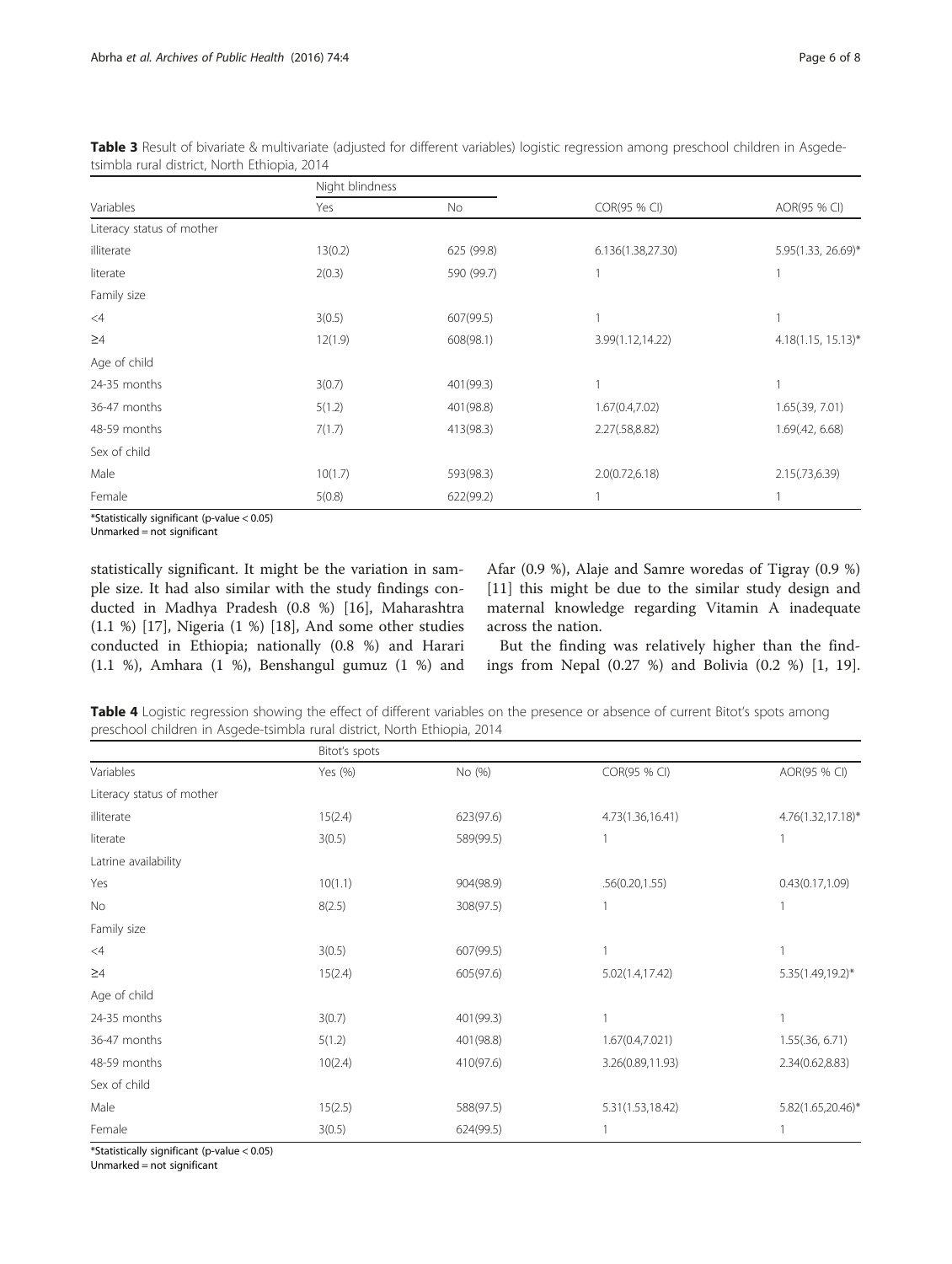The possible reasons might be due to difference in the quantity of diet consumed, and it was observed that those who consumed vitamin A-containing foods daily were significantly less likely to suffer from night blindness [[20](#page--1-0)].

In this study, the odds of children of those illiterate mothers were 6 times greater to develop night blindness when compared to the children of literate mothers [AOR = 5.9 (95 % CI: (1.33, 26.69)]. This could be due to the reason that inappropriate feeding practices of educated mothers may also be easily corrected to some extent during nutrition education intervention[\[21\]](#page--1-0).

And also in the current study, children from four or greater of family size was a statistical significant at increased risk to develop night blindness when compared to the children from less than four of family size [AOR  $= 4.2$ ; (95 % CI: (1.16, 15.13)]. This might be due to the reason that big family size of children had reduced their share of energy, protein, and iron and vitamin A source foods. Note that iron deficiency reduces appetite of children for foods containing vitamin A and reduced protein energy can lead to diarrhea which in turn causes night blindness as manifestation of vitamin A deficiency [[8\]](#page--1-0). It is similar to the study conducted in Sudan [[22](#page--1-0)]. It might be the poor intakes of animal source foods and fruits and vegetables rich in iron.

On Bitot's spots in this study results showed that 1.5 % of preschool children were suffered from Bitot's spots which was around three times higher than the cut of point of public health problem importance of WHO (Bitot's spot cut of point 0.5 %) for considering VAD as a public health problem and signifies that it is still a public health problem among pre-school children of the study area [[23\]](#page--1-0) this finding was consistent with the result reported from a study conducted in Nepal (1.27) [\[1](#page--1-0)] and India ((Madhya Pradesh, Maharashtra and Anganwadi) (1.4 %, 1.3 %, and 1.4 %) respectively [[16, 17, 24](#page--1-0)] the finding was also in line with some other studies conducted in Ethiopia; National (1.7 %) and Afar (2.1 %), Oromia (1.5 %), Addis Ababa (1.4 %), Harari (1.2 %) and Dire Dawa (1.1 %) Alaje and Samre Weredas of Tigray (1.5 %) [\[23](#page--1-0), [25\]](#page--1-0). This might be due to similar study design and dietary intake might contribute to the problem of poor vitamin A status.

In this study; the odds of Bitot's spots among preschool children was relatively higher as compared to the result reported from the study conducted in Brazil which noted that the odds of preschool children was 0.6 % [[19\]](#page--1-0), the reason might be the poor intakes of animal source foods and fruits and vegetables rich in provitamin A carotenoids, coupled with a low fat intake, results in VAD, especially among young children [\[12](#page--1-0)] and lower as compared in Peru which noted that the odds of preschool children was 3 %. The reason might be due to

some short term intervention to improve Vitamin A status of preschool children [[19\]](#page--1-0).

Sex of the child was found to be determinant factor for Bitot's spots in which male children were at increased risk when compared to the female children  $[AOR = 5.8; (95 % CI: (1.65, 20.46)].$  And this finding was consistent with the study conducted in India [\[4](#page--1-0)]. There have been no convincing physiologically based studies that could account for the intrinsic factor sex difference. This suggests that cultural factors more likely explain the difference [[26\]](#page--1-0). This study is consistent with the study conducted in India [[4\]](#page--1-0).

In the current study, children of those illiterate mothers were a statistical significant at increased risk to develop Bitot's spots when compared to the children of literate mothers [AOR = 4.7; (95 % CI: (1.32, 17.18)]. This might be mothers who were illiterate or undereducated often lack knowledge of the dietary needs of children. Correcting maternal literacy has been associated with improved child nutritional care [[3\]](#page--1-0). This might be that literate mothers can be exposed and updated themselves to reading materials such as broachers, posters and other leaflets concerning about nutritional activities and child feeding practices; so, they can apply it to their children in order to make their children well-nourished. This was also found to be consistent with finding of a three study in India [\[4](#page--1-0), [16](#page--1-0), [24](#page--1-0)].

The association between the odds of Bitot's spots and family size revealed that the odds was significantly higher among the children with the family size of four or more members (AOR = 5.3 (95 % CI: (1.49, 19.2)]. This might be due to the variation in vaccination status of children that can be identified as a risk factor for clinical vitamin A deficiency [\[27\]](#page--1-0). A similar observation was made in India [[4\]](#page--1-0).

# Conclusions

The study revealed that night blindness and Bitot's spots are major nutritional problems in the study area. The independent predictors of night blindness were mother illiteracy status and large family size and also for Bitot's spots were mother illiteracy status, male sex of child and large family size.

#### Abbreviations

EPI: Extended Programme of Immunization; HIV: Human Immunodeficiency Virus; IDDS: Individual Dietary Diversity Score; PI: Principal Investigator; RTI: Respiratory Tract Infection; VAD: Vitamin A Deficiency; VAS: Vitamin A Supplementation; WHO: World Health Organization; XN: Night blindness; X1A: Conjuctival Xerosis; X1B: Bitot's Spots; VIF: Variance inflation factor.

#### Competing interests

The authors declare no conflicts of interest.